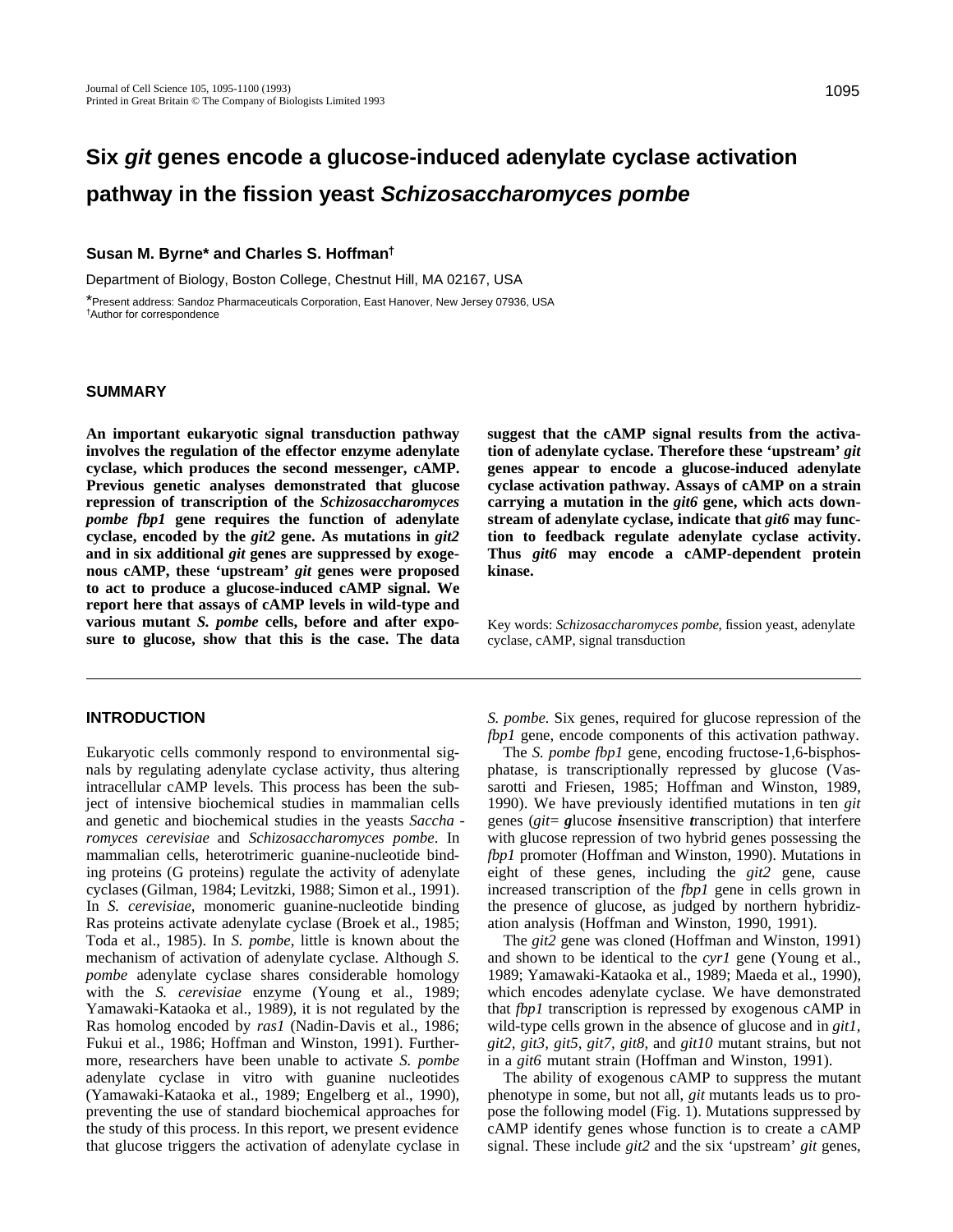## 1096 S. M. Byrne and C. S. Hoffman

*git1, git3, git5, git7, git8* and *git10.* cAMP levels are largely controlled by two events: the conversion of ATP to cAMP by adenylate cyclase, and the conversion of cAMP to AMP by cAMP phosphodiesterase. While a rise in cAMP levels can be created either by stimulating adenylate cyclase activity or by inhibiting cAMP phosphodiesterase activity, our data (see below) support an adenylate cyclase activation mechanism. The 'upstream' *git* genes may encode proteins that act to detect glucose and activate adenylate cyclase in response to glucose detection (Fig. 1). One such gene, *gpa2*, has recently been identified by Isshiki and coworkers (1992). The *gpa2* gene encodes a protein homologous to the alpha subunit of heterotrimeric guanine nucleotide-binding proteins (G proteins), which appears to act as a positive regulator of adenylate cyclase. We have determined that *gpa2* is identical to the *git8* gene (Nocero and Hoffman, unpublished). Other *git* genes may encode proteins known to interact with G proteins. These may include a G protein-coupled receptor (presumably glucose would be the ligand), beta or gamma subunits of the G protein, proteins responsible for activating the G alpha subunit, or proteins responsible for post-translational modifications of the alpha or gamma subunits of the G protein. Alternatively, intracellular glucose or some derivative may directly activate the G protein, bypassing the need for an external receptor.

Mutations insensitive to cAMP identify genes whose function is to respond to the cAMP signal or is independent of the cAMP signal pathway. (The *git4* and *git9* genes are not included in Fig. 1, since mutations in these genes do not confer an obvious defect in *fbp1* transcription.) The *git6* gene is proposed to encode the catalytic domain of a cAMP-dependent protein kinase (cAPK) for reasons described below. The kinase acts to repress *fbp1* transcription. This could be accomplished by phosphorylating, and thus inactivating, a protein that activates transcription at the *fbp1* promoter (not shown in Fig. 1).

# **MATERIALS AND METHODS**

#### **Strains**

All strains used in these studies are listed in Table 1 with full genotypes according to the nomenclature rules for *S. pombe* proposed by Kohli (1987). The *ura4::fbp1-lacZ* allele is a disruption of the *ura4* gene by an *fbp1-lacZ* translational fusion (Hoffman and Winston, 1990). Only the relevant genotype with respect to *git* or *cgs* genes is presented in the text and figure legends.

#### **cAMP assays**

Cells were first grown in YEL (yeast extract liquid medium; Gutz et al., 1974) and then starved for glucose by subculturing them in PM liquid medium (0.1% glucose + 3% glycerol; Beach et al., 1985), with the necessary supplements. Strain FWP143 (*git10- 201*) was subcultured in PM liquid medium (0.2% glucose + 3% glycerol). (The higher concentration of glucose was required to establish growth in minimal medium. Wild-type cells grown under these conditions were still responsive to glucose (see text).) PM liquid cultures were grown to log phase  $(6.0\times10^6$  to  $1.5\times10^7$ cells/ml) overnight at 30°C. cAMP extracts were prepared from 10 ml of cells, two minutes and one minute before addition of glucose to establish the basal level of cAMP. Glucose was then added to a final concentration of 100 mM and additional extracts were prepared at the times indicated in the figure. cAMP was released from cells by the method of Fedor-Chaiken et al. (1990) using 1 M formic acid, and measured using a radioimmune assay kit from Amersham. Total protein extracts were prepared and assayed from separate 10 ml samples from the same culture to standardize the cAMP levels (Hoffman and Winston, 1991). cAMP levels are given as pmoles cAMP/mg total protein.

# **RESULTS**

# **Wild-type S. pombe cells elevate intracellular cAMP levels in response to glucose**

To directly test the model shown in Fig. 1, we have assayed cAMP levels in wild-type and mutant strains before and after exposure to glucose. In strain FWP77 (*git*+; see Table 1 for full genotypes of all strains), cAMP levels rise from a basal level of 4.5 pmoles/mg protein to a level of 13.8 pmoles/mg protein within one minute of glucose addition, and peak at 26 pmoles/mg protein 15 minutes after glucose addition (Fig. 2A). The cAMP level then falls to 13 pmoles/mg protein two hours after glucose addition, indicating that the rise in cAMP is transient. A similar response curve has been observed in the prototrophic strain 972 (*h* <sup>−</sup>) (data not shown). Exposure of *S. cerevisiae* cells to glucose results in a similar elevation in cAMP that is Ras-dependent. The peak of the *S. cerevisiae* response occurs one minute after glucose addition (Mbonyi et al., 1988).

## **The cAMP response to glucose involves adenylate cyclase activation, not phosphodiesterase inactivation**

To test whether the rise in cAMP levels in wild-type cells exposed to glucose is caused by adenylate cyclase stimu-

**Table 1.** *S. pombe* **strains**

| Strain        |                    | Genotype  |                   |             |                        |
|---------------|--------------------|-----------|-------------------|-------------|------------------------|
| FWP77         | $h^-$              | $leu1-32$ | $ura4::fbp1-lacZ$ |             |                        |
| <b>FWP134</b> | $h^+$              | $leul-32$ | $ura4::fbp1-lacZ$ | $ade6-M210$ | $git1-I$               |
| <b>FWP182</b> | $h^-$              | $leul-32$ | $ura4::fbp1-lacZ$ | $git2-7$    |                        |
| <b>FWP184</b> | $h^-$              | $leul-32$ | $ura4::fbp1-lacZ$ | git2-61     |                        |
| <b>FWP136</b> | $h^-$              | $leul-32$ | $ura4::fbp1-lacZ$ | $ade6-M216$ | his7-366 git3-200      |
| <b>FWP174</b> | $h^-$              | $leul-32$ | $ura4::fbp1-lacZ$ | git5-75     |                        |
| <b>FWP139</b> | $h^-$              | $leul-32$ | $ura4::fbp1-lacZ$ | $ade6-M216$ | $his7-366$ git $6-261$ |
| <b>FWP140</b> | $h^-$              | $leul-32$ | $ura4::fbp1-lacZ$ | $git7-235$  |                        |
| <b>FWP175</b> | $h^-$              | $leu1-32$ | $ura4::fbp1-lacZ$ | git 8-60    |                        |
| <b>FWP143</b> | $h^+$              | $leul-32$ | $ura4::fbp1-lacZ$ | $git10-201$ |                        |
| SP578         | $h^{\mathcal{QO}}$ | $leul-32$ | $ade6-M216$       | $cgs2-2$    |                        |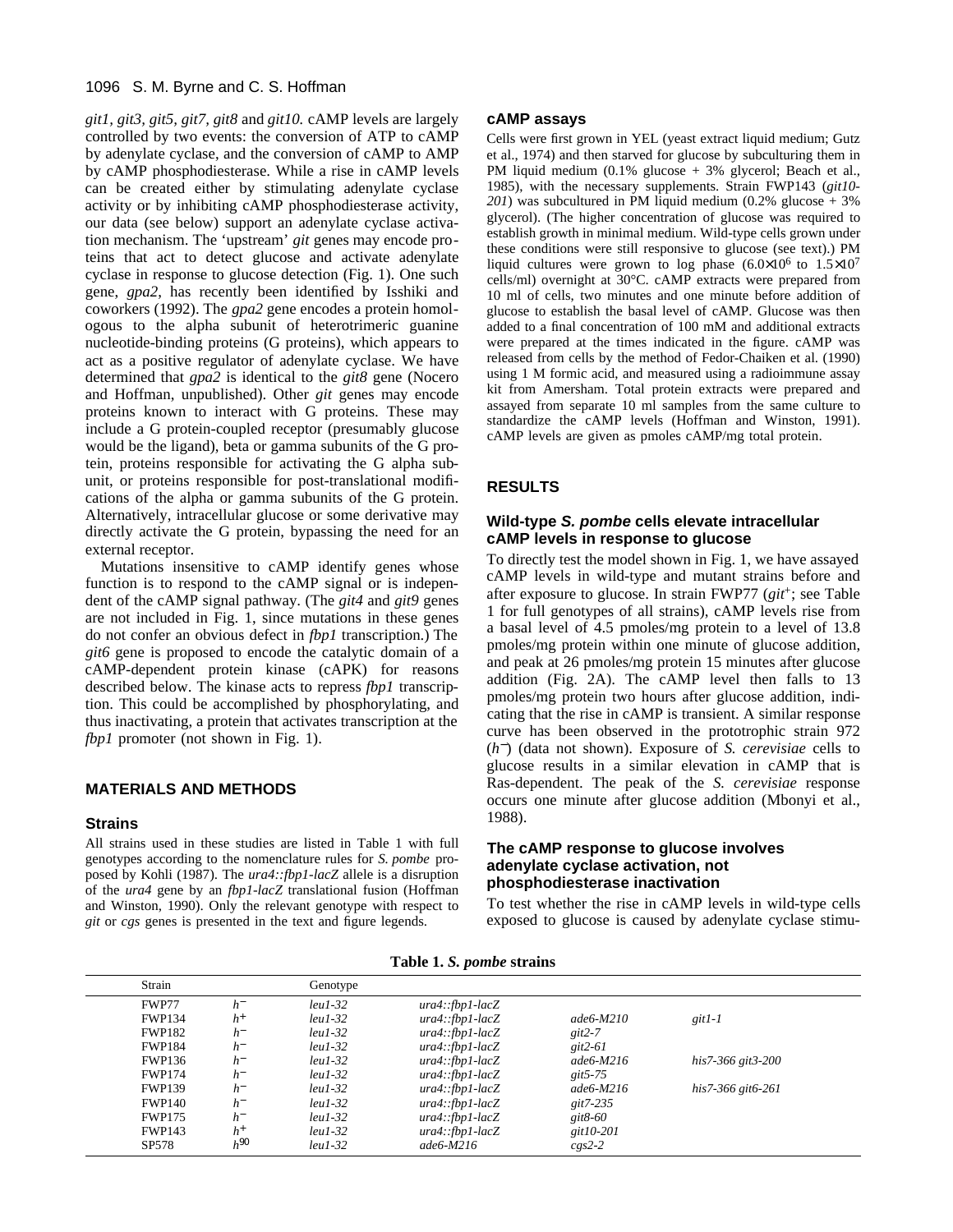

**Fig. 1.** A model for the transcriptional regulation of the *S. pombe fbp1* gene. The upstream *git* genes encode proteins that detect glucose and activate adenylate cyclase, encoded by *git2*. The *git8* gene encodes the alpha subunit of a G protein. Adenylate cyclase produces cAMP, that then activates a cAMP-dependent protein kinase (cAPK), possibly encoded by *git6*. The kinase acts to inhibit *fbp1* transcription. See text for more detail.

lation or by cAMP phosphodiesterase inhibition, we examined cAMP levels in strains that are defective in these activities. Two strains with a defective adenylate cyclase, FWP182 (*git2-7*) and FWP184 (*git2-61*), were used in this study as these mutations appear to affect different functions of adenylate cyclase. Haploid strains possessing either the *git2-7* or the *git2-61* mutant allele had been shown to display a mutant Git<sup>−</sup> phenotype as judged by their constitutive expression of an *fbp1-ura4* hybrid gene (producing a phenotype of sensitivity to the pyrimidine analog 5-fluoroorotic acid (5FOA; Boeke et al., 1984; Hoffman and Winston, 1990)). A diploid strain carrying these two mutant *git2* alleles displayed a wild-type  $Git^+$  phenotype (5FOA-resistant; Hoffman and Winston, 1990, 1991). This example of intragenic complementation indicates that adenylate cyclase is composed of at least two copies of the *git2* gene product and that the two mutations identify functionally discrete domains of the protein. Adenylate cyclase activity, assayed in vitro, is similar in strain FWP182 (*git2-7*) and strain FWP77 (*git2*+), but is sevenfold lower in strain FWP184 (*git2-61*) (Hoffman and Winston, 1991). These data are consistent with the hypothesis that the *git2-61* mutation alters the catalytic domain and the *git2-7* mutation alters a regulatory domain of adenylate cyclase. It is important to note that the in vitro assay of adenylate cyclase activity is not a measurement of the in vivo activity present in the cells from which the extract was made.

We show here that strains FWP182 (*git2-7*) and FWP184 (*git2-61*) possess cAMP basal levels similar to that of strain FWP77 (*git*<sup>+</sup>); however, there is a less than twofold rise in cAMP in either strain after glucose addition (Fig. 2A). The altered response to glucose observed in the *git2-7* mutant strain, which possesses normal adenylate cyclase catalytic activity and basal cAMP levels, supports the hypothesis that adenylate cyclase is the target of regulation by glucose. If phosphodiesterase activity were the target, it would be unlikely that a mutation in *git2* could interfere with the cAMP signal without also altering adenylate cyclase catalytic activity.



**Fig. 2.** cAMP levels in wild type, *git2* mutants and a *cgs2* mutant strain before and after exposure to glucose. Assays were performed as described in Materials and Methods. (A) Four independent cultures of FWP77 (*git*<sup>+</sup>) were assayed. The average value at each timepoint was used to produce an average curve  $(\Box)$ that is included in subsequent figures as a reference curve. Standard errors were less than 30% of the value. Also shown are average curves generated from assays of four independent cultures of FWP182 (*git2-7*; ) and of three independent cultures of FWP184 (*git2-61*; ). (B) Average curve generated from assays of four independent cultures of SP578 (*cgs2-2*; ). Note that the scales of cAMP concentrations differ between A and B.

Diploid strains carrying *git2-7* and *git2-61* failed to show intragenic complementation as judged by these assays (data not shown). Intracellular cAMP levels in such strains before and after glucose addition resembled those of the haploid strains FWP182 (*git2-7*) and FWP184 (*git2-61*) (Fig. 2A) or of diploids homozygous for either *git2* mutant allele. The failure to observe a cAMP response in these heterozygous diploids suggests that the resistance to 5FOA, due to transcriptional repression of an *fbp1-ura4* fusion, seen in similar diploids (Hoffman and Winston, 1991), is a more sensitive assay of function and that adenylate cyclase activity is not fully restored to wild-type levels.

cAMP assay data from a strain with a defective cAMP phosphodiesterase (*cgs*2-2) indicate that cAMP phosphodiesterase is not regulated by glucose (Fig. 2B). The *cgs2* gene displays some homology to a phosphodiesterase gene from *Dictyostelium discoideum*, and *cgs2* mutant strains possess elevated cAMP levels that are only slightly lower than the peak levels observed in wild-type cells exposed to glucose (DeVoti et al., 1991; Fig. 2B). The wild-type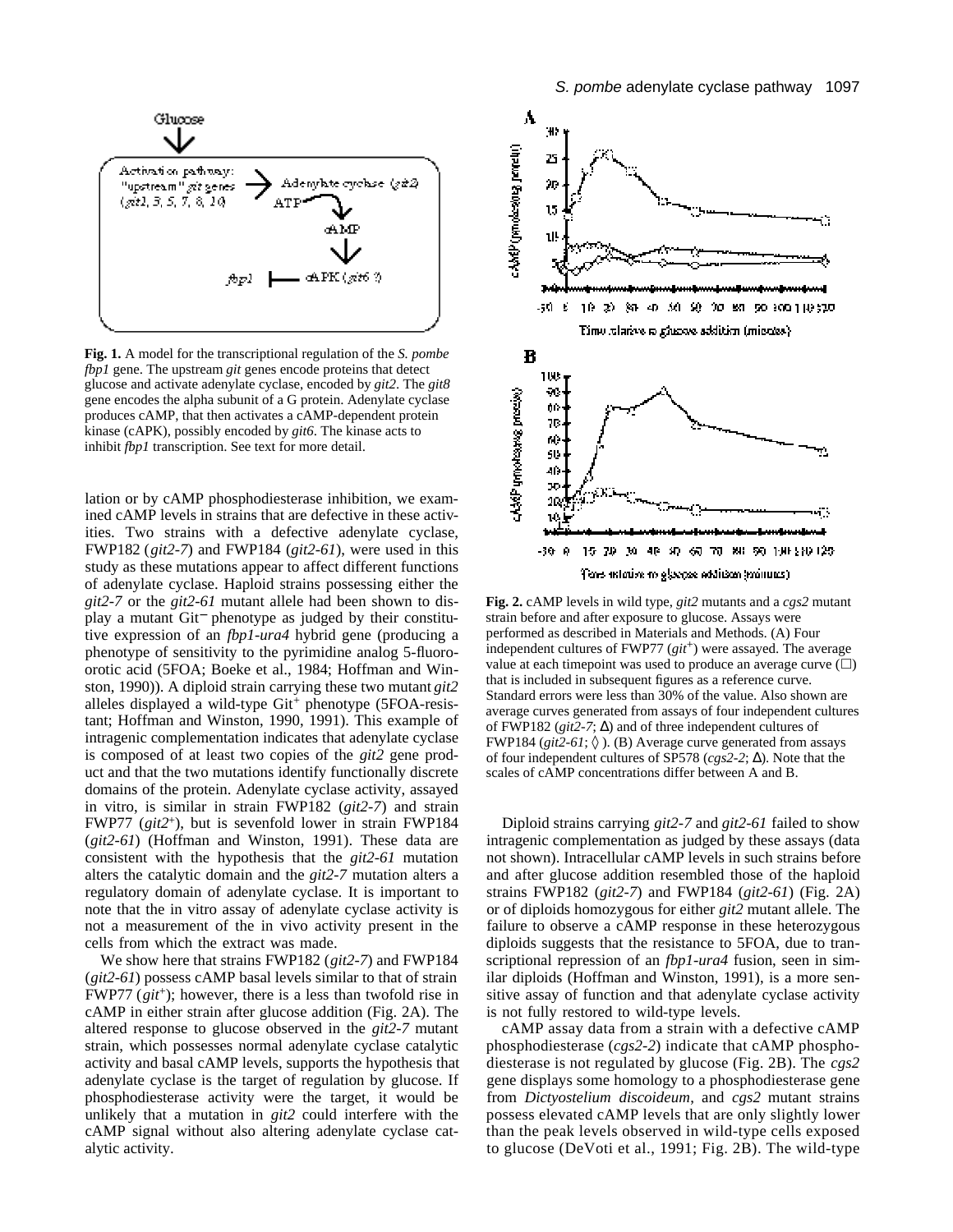*cgs2* gene was cloned by complementation of the sporulation-deficient phenotype of the *cgs2-2* mutant SP578. Therefore, *cgs*2-2 is apparently a loss-of-function mutation affecting cAMP phosphodiesterase. When strain SP578 (*cgs*2-2) cells were exposed to glucose, cAMP levels rose from 20.1 pmoles/mg protein to a peak of 91.3 pmoles/mg protein 45 minutes after glucose addition. This 4.5-fold increase in cAMP after glucose addition indicates that the cgs2 protein is not the target of glucose regulation, since its activity is already compromised by the mutation. However, the observed reduction in cAMP levels from 45 minutes to 120 minutes following glucose addition could indicate the presence of a second phosphodiesterase activity. While it is possible that a second phosphodiesterase activity is regulated by glucose, the presence of a redundant phosphodiesterase is inconsistent with the high cAMP levels observed in *cgs2* mutant strains. We believe that cAMP levels fall in this strain due to excretion or nonspecific destruction of cAMP.

### **Strains carrying mutations in the 'upstream' git genes lack a cAMP response to glucose**

cAMP assay data from strains carrying *git* mutations that are repressed by exogenous cAMP indicate that these genes encode components of the glucose-induced cAMP signal pathway. Strains FWP134 (*git1-1*), FWP136 (*git3-200*), FWP174 (*git5-75*), FWP140 (*git7-235*), FWP175 (*git8-60*) and FWP143 (*git10-201*) are all defective in their ability to raise intracellular cAMP levels in response to glucose (Fig. 3A,B). Basal levels range from a low of 2.0 pmoles/mg protein in strain FWP175 (*git8-60*) to a high of 6.8 pmoles/mg protein in strain FWP174 (*git5-75*). Peak levels range from a low of 3.2 pmoles/mg protein in strain FWP140 (*git7-235*) to a high of 8.4 pmoles/mg protein in strain FWP174 (*git5-75*). The failure of these strains to increase intracellular cAMP in response to glucose indicates that the role of these six 'upstream' *git* genes is to encode an adenylate cyclase activation pathway as depicted in Fig. 1.

Complementation and linkage studies have demonstrated that the *git8* gene is identical to the *gpa2* gene (Isshiki et al., 1992), which encodes the alpha subunit of a G protein (Nocero and Hoffman, unpublished). The low basal cAMP level and defective response to glucose observed in strain FWP175 (*git8-60*) suggest that the G protein is involved in establishing both basal and stimulated levels of adenylate cyclase activity.

While strain FWP143 (*git10-201*) was starved for glucose by growing overnight in PM liquid medium with 0.2% glucose and 3% glycerol as the carbon source, the higher concentration of glucose is not responsible for the failure of these cells to elevate cAMP levels in response to glucose. This higher glucose concentration (the medium for other strains contained only 0.1% glucose with 3% glycerol) was needed to establish growth under low glucose conditions in minimal medium. FWP77 (*git*+) cells grown under identical conditions respond to glucose in the same manner as shown in Fig. 2A. Therefore, it is the mutation in *git10*, not the growth conditions, that is responsible for the low cAMP levels in FWP143 after glucose addition.

## **A git6 mutant possesses an elevated basal cAMP level and is defective in restoration of the basal cAMP level after exposure to glucose**

cAMP assay results from a *git6* mutant strain demonstrate that the lack of a cAMP response observed in the 'upstream' *git* mutants is not a nonspecific defect present in all *git* mutants. Strain FWP139 (*git6-261*) possesses an elevated basal cAMP level of 11.9 pmoles/mg protein. Upon addition of glucose, this level rises to a peak of 19.3 pmoles/mg protein (Fig. 4). While this peak is not as high as that observed in the wild-type strain, it is significantly higher than those seen in the 'upstream' *git* mutants. We conclude that the low cAMP levels observed in the 'upstream' *git* mutants accurately reflect defects in the adenylate cyclase activation pathway. Interestingly, cAMP levels remain at peak values for at least two hours after glucose addition.



**Fig. 3.** cAMP levels in *git* mutant strains before and after exposure to glucose. Assays were performed as described in Materials and Methods. The FWP77 (*git*+) average curve from Fig. 2A  $(\square)$  is displayed as a reference curve. (A) Average curves generated from assays of three independent cultures of FWP134 (*git1-1*; ), of three independent cultures of FWP136 (*git3-200*;

), and of three independent cultures of FWP174 ( $git5-75$ ;  $\triangle$ ). (B) Average curves generated from assays of four independent cultures of FWP140 ( $git7-235$ ;  $\triangle$ ), of three independent cultures of FWP175 ( $git8-60$ ;  $\diamond$ ), and of three independent cultures of FWP143 (*git10-201*; m). Strain FWP143 was grown in PM containing 0.2% glucose and 3% glycerol as a carbon source (see text).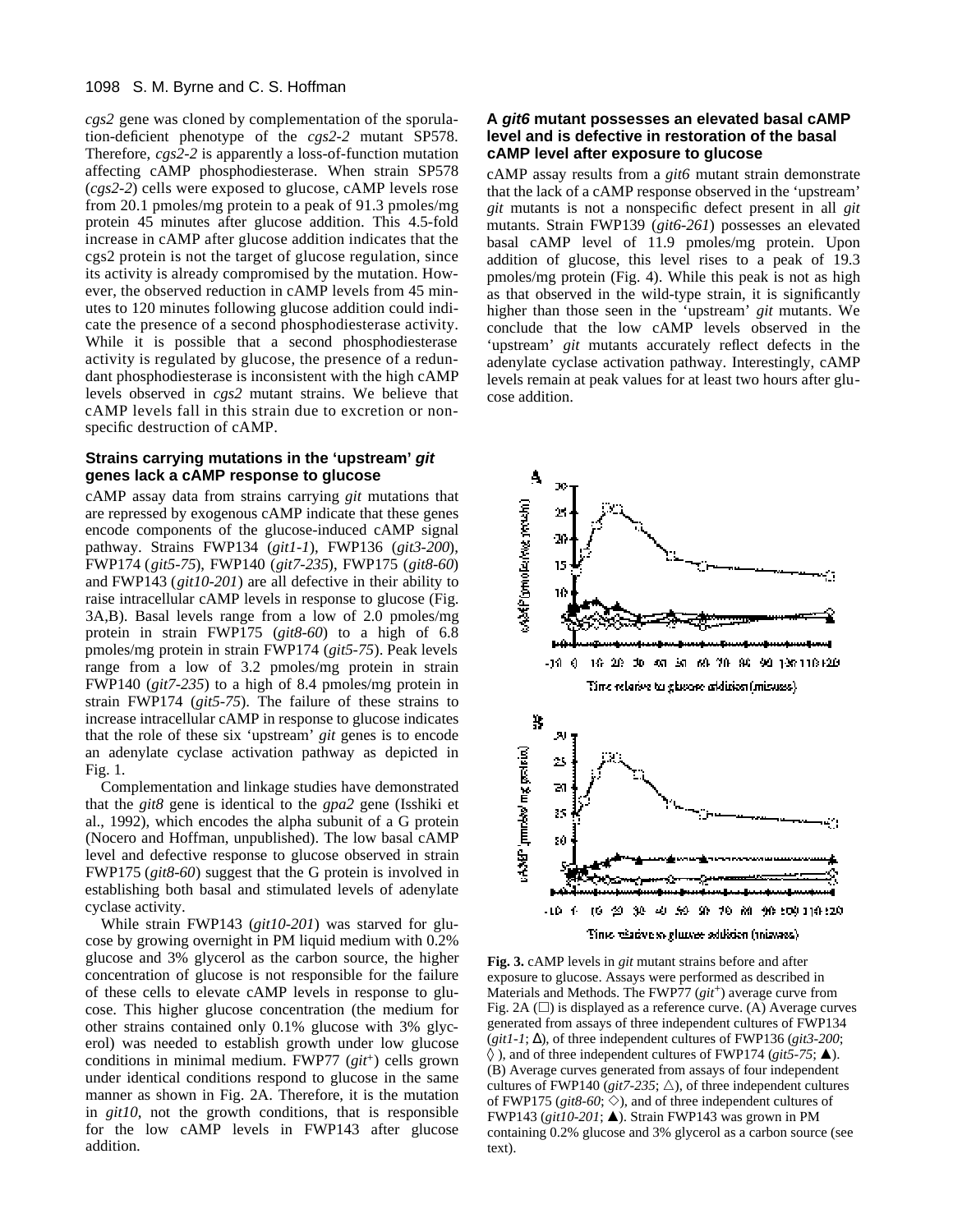

**Fig. 4.** cAMP levels in a *git6* mutant strain before and after exposure to glucose. Assays were performed as described in Materials and Methods. The FWP77 (*git*<sup>+</sup>) average curve from Fig. 2A  $(\Box)$ , is displayed as a reference curve. The average curve generated from assays of three independent cultures of FWP139  $(git6-261; \diamondsuit)$  is shown.

# **DISCUSSION**

Previous studies involving suppression of *git* mutant phenotypes by exogenous cAMP led to the suggestion that these genes act to create a cAMP signal in *S. pombe* cells exposed to glucose (Hoffman and Winston, 1991). This present work provides direct evidence that when *S. pombe* cells are exposed to glucose, the proteins encoded by the *git1*, *git3*, *git5*, *git7*, *git8* and *git10* genes function to activate adenylate cyclase.

The ability of strain SP578 (*cgs2-2*) to respond to glucose with a 4.5-fold increase in cAMP levels suggests that the cgs2 cAMP phosphodiesterase is not the target for the glucose-induced cAMP response. However, this does not address the question of whether cAMP phosphodiesterase activity is regulated by other factors, such as intracellular cAMP concentration. Such regulation may explain why FWP184 (*git2-61*) cells, which possess 13% of the adenylate cyclase activity found in FWP77 cells (Hoffman and Winston, 1991), possess a basal cAMP level only 20% lower than that of FWP77 cells.

The cAMP response curve for FWP139 (*git6-261*) differs significantly from that of strain FWP77 (*git*+) in that cAMP levels do not drop from peak levels within two hours of glucose addition (Fig. 4). In FWP77 cells, cAMP levels at the two-hour timepoint are approximately half of the peak levels. The high basal cAMP level and the defect in restoration of the basal level after exposure to glucose in strain FWP139 indicate that *git6* may be required for feedback regulation of adenylate cyclase activity. In *S. cerevisiae*, the catalytic subunits of the cAMP-dependent protein kinase (cAPK) carry out a similar role (Mbonyi et al., 1990; Nikawa et al., 1987). There is much circumstantial evidence that *git6* encodes the catalytic subunit of cAPK. The role of cAMP in the *fbp1* regulatory pathway is to activate cAPK. A mutation in the *cgs1* gene (DeVoti et al., 1991), which encodes the regulatory subunit of cAPK, reduces *fbp1* transcription in derepressed cells (Hoffman and Winston, 1991) and blocks meiosis (DeVoti et al., 1991). *git6* mutants have the opposite phenotype. These cells constitutively transcribe *fbp1* (Hoffman and Winston, 1990; Hoffman and Winston, 1991) and homothallic (*h* <sup>90</sup>) strains enter meiosis in the absence of a nutritional starvation signal (unpublished data). Double mutants (*cgs1-1 git6-261*) resemble *git6* mutants for both phenotypes (Hoffman and Winston, 1991; unpublished data), as expected if *git6* encodes the catalytic subunit of cAPK.

This pathway is particularly interesting, due to its similarities to and differences from related pathways in other organisms. Adenylate cyclases from *S. pombe* and *S. cere visiae* display considerable homology to each other, but very little homology to the mammalian adenylate cyclases identified to date. Yet, the mechanism of *S. pombe* adenylate cyclase activation is not like that of *S. cerevisiae*. Ras proteins activate adenylate cyclase in *S. cerevisiae* (Broek et al., 1985; Toda et al., 1985), but not in *S. pombe* (Nadin-Davis et al., 1986; Fukui et al., 1986; Hoffman and Winston, 1991). Mammalian adenylate cyclase activity is regulated by heterotrimeric G proteins, and thus is also responsive to guanine nucleotides (Gilman, 1984; Levitzki, 1988; Simon et al., 1991). Activation of *S. pombe* adenylate cyclase by guanine nucleotides has been unsuccessful to date (Yamawaki-Kataoka et al., 1989; Engelberg et al., 1990), probably due to the disruption of the activation mechanism by in vitro manipulation rather than to the absence of an activator that binds guanine nucleotides.

Recently, an *S. pombe* gene, *gpa2*, was cloned, based on its homology to the alpha subunit of heterotrimeric G proteins (Isshiki et al., 1992). Studies of *gpa2* suggest that this gene acts to positively regulate adenylate cyclase activity. We have shown that *gpa2* is identical to *git8* (Nocero and Hoffman, unpublished). The present study suggests a requirement for *git8/gpa2* for both basal and activated adenylate cyclase activity. FWP175 (*git8-60*) cells possess less than half the basal cAMP level of FWP77 cells and show little or no rise in cAMP following glucose addition (Fig. 3B).

The involvement of a heterotrimeric G protein in this pathway suggests that cloning of additional *git* genes may reveal an adenylate cyclase activation pathway in *S. pombe* that strongly resembles that of mammalian cells. However, at this time we cannot rule out the possibility that the G protein is activated by a mechanism that does not involve a classical ligand-activated receptor. The cloning and characterization of the other 'upstream' *git* genes will help to elucidate this genetically pliable model system for the study of adenylate cyclase activation that may promote our understanding of this process in mammalian cells and in *S. cere visiae*, as well as in *S. pombe* .

We thank M. McLeod and J. Devoti for strain SP578 and for sharing data prior to publication. We thank S. Cameron for helpful discussions, and Linda Lepnis Hoffman and William Brunken for critical reading of the manuscript. This work was supported by NIH grant 1 R29 GM4226-01 to C.S.H.

## **REFERENCES**

**Beach, D., Rogers, L. and Gould, J.** (1985). *RAN1*<sup>+</sup> controls the transition from mitotic division to meiosis in fission yeast. *Curr. Genet.* **10**, 297- 311.